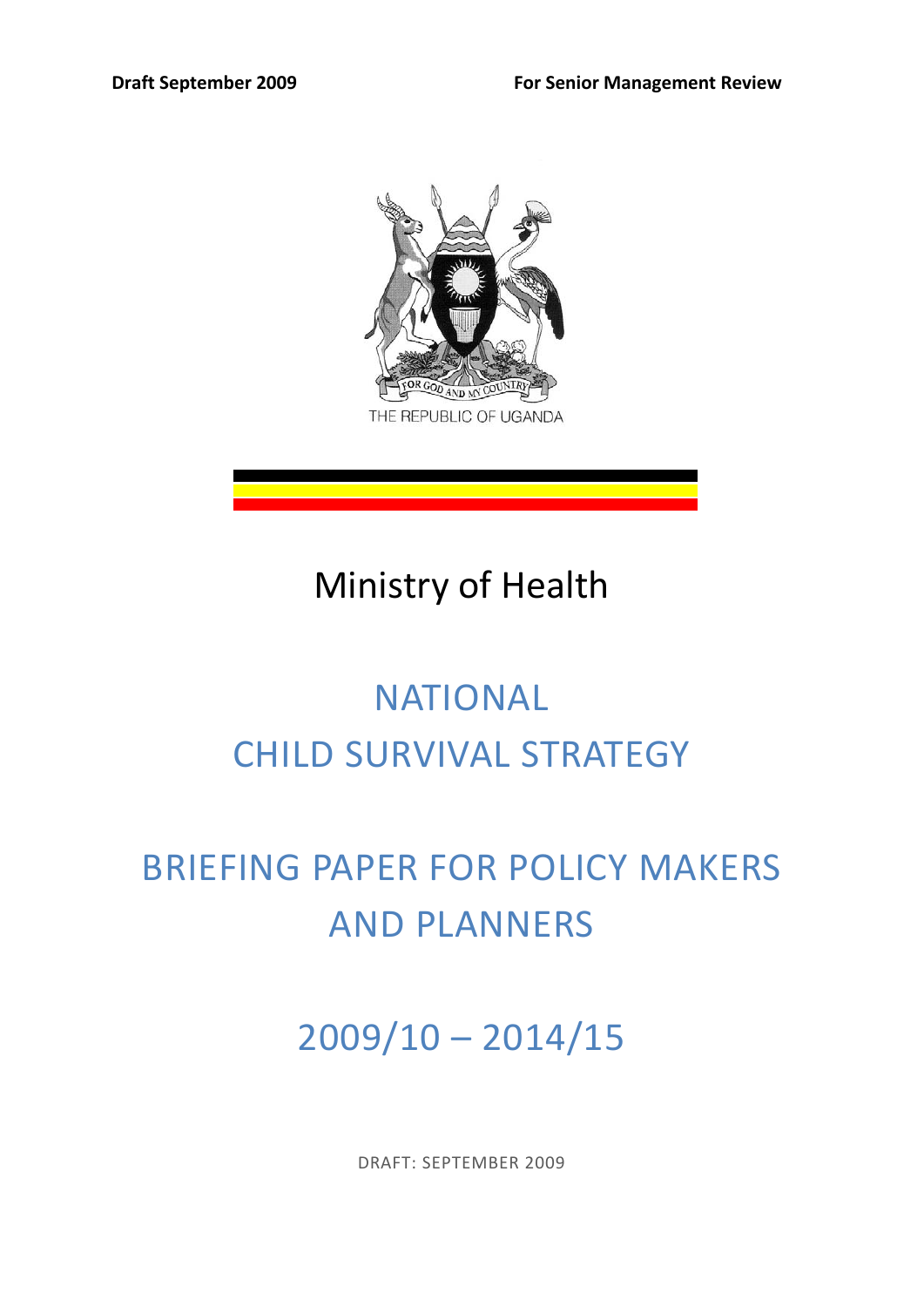DECLARATION MADE BY HEADS OF STATE AND GOVERNMENT

*"We, the Heads of State and Government meeting at the fifth Ordinary Session of the Assembly of the African Union in Syrte, Libya from July 4th to July 5th 2005 Pledge and Resolve to commit our political capital towards improving on child survival in Africa, and using our national resources, and with the support of the international community, to reduce the annual number of child deaths occurring in Africa by 1.5 million by 2010, in order to achieve MDG4 by 2015. We know what works, and we are committed to make it happen."*

> *The Sirte Declaration on Child Survival. Fifth Ordinary Session of the Assembly of the African Union in Sirte, the Libyan Arab Jamahiriya, 4‐5 July 2005*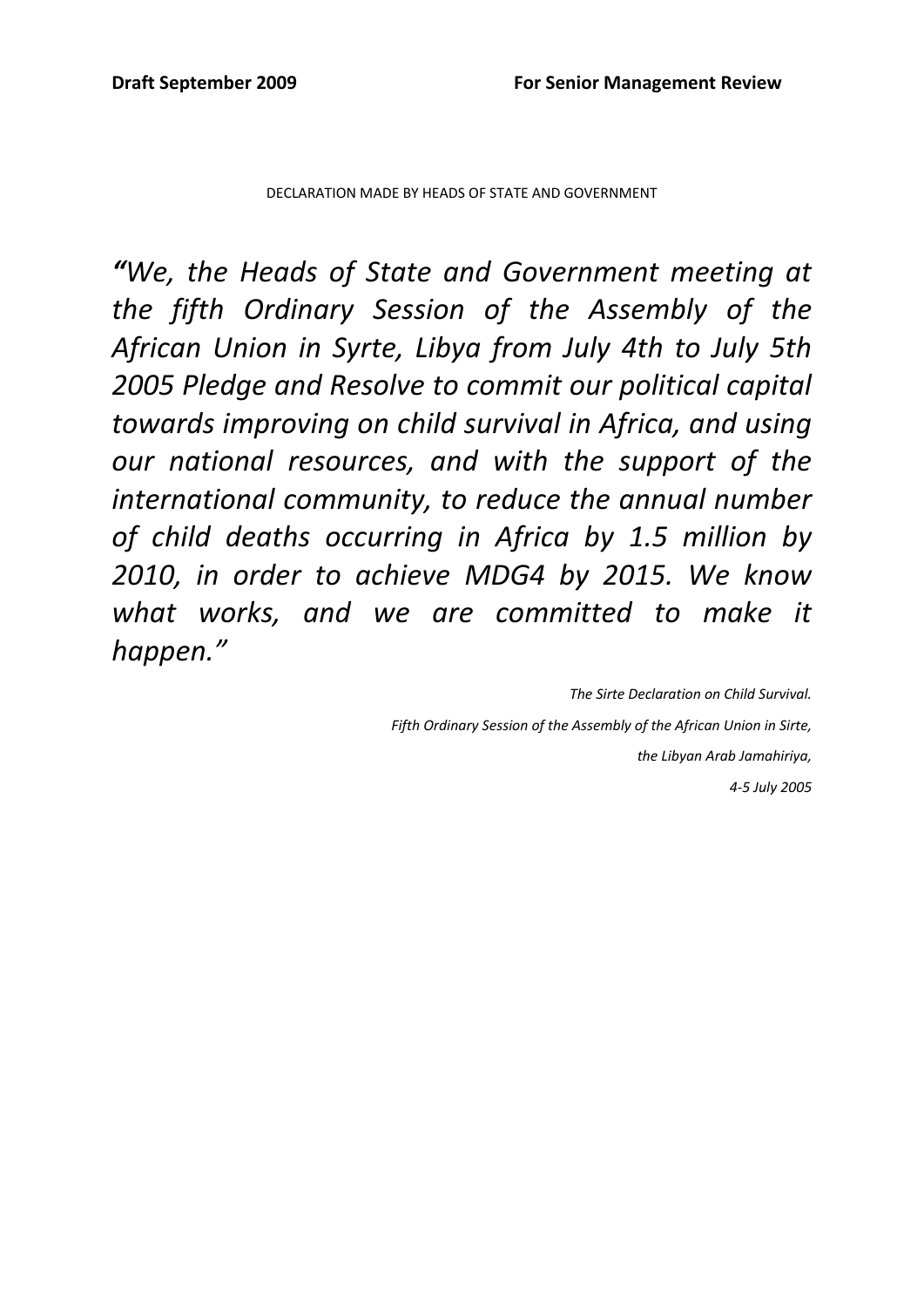# **INTRODUCTION**

Child survival, which refers to the survival of children under‐five years of age, is a major public health concern in Uganda. The past 20 years have witnessed modest improvements in child survival, due to public health interventions and improving economic and social performance. Nevertheless, more than 200,000 children under‐five years die every year, mainly during the first year of life. With this performance *Uganda is among* the top 10 countries in the world with the highest number of deaths of under-five children. According to the most recent Uganda Demographic and Health Survey, between 1990 and 2006, under‐five mortality declined from 167 to 137, a reduction by only 18% for the 16 year period or an annual reduction of 1.5%. Uganda needs to accelerate this trend and reduce mortality by 9.1% annually if the Millennium Development Goal # 4 (MDG 4), to reduce by two-thirds the mortality rate among children under-five is to be achieved by 2015.

The level of child mortality in across Uganda is uneven. Infant deaths, those in the first year of life, contribute 55% of under‐five mortality, of which the

first 24 hours of life is the most vulnerable period. Under‐five mortality is also much higher rural areas, specifically in South‐ western, Northern and Northeast (Karamoja) regions.

The majority of deaths in children under‐ five are due to a small number of common, preventable, and treatable conditions including malaria, pneumonia, diarrhoea, vaccine‐preventable diseases (e.g. measles), HIV/AIDS, and neonatal conditions, occurring singly or often in combination with malnutrition. The key to making rapid progress towards attaining MDG 4 is to reach every newborn and every child in every district and village with a priority set of high impact

**Figure 1 Uganda is off‐track for achieving MDG‐4, reduction in child mortality, and needs to accelerate progress to achieve its MDG 4 target**



interventions, with emphasis on saving the lives of the very young living in remote, poorly developed regions. Child survival interventions are well known and affordable, for which evidence on a global level has shown when implemented universally can prevent over 60% of current childhood mortality. With only 8 years remaining to achieve the MDG targets, what is needed now is not new science, but a new and serious commitment to prioritize, allocate resources to, and accelerate child survival efforts in Uganda.

The purpose of the Child Survival Strategy is to provide policy makers and practitioners alike with a clear *direction on the priority actions required to reduce the unacceptable burden of child deaths in Uganda.*

# **UGANDA'S COMMITMENT TO CHILD SURVIVAL**

The **Uganda Constitution** and the **Children Act** provide the legal framework for protection and promotion of child health. Commitment to the fulfilment of these rights is evident in the comprehensive development programme pursued by the Government of Uganda, which has seen important progress over the past decade, particularly in terms of economic growth, macroeconomic stability, and poverty reduction. Under the guise of the forthcoming National Development Plan (NDP), the government aims to consolidate and expand earlier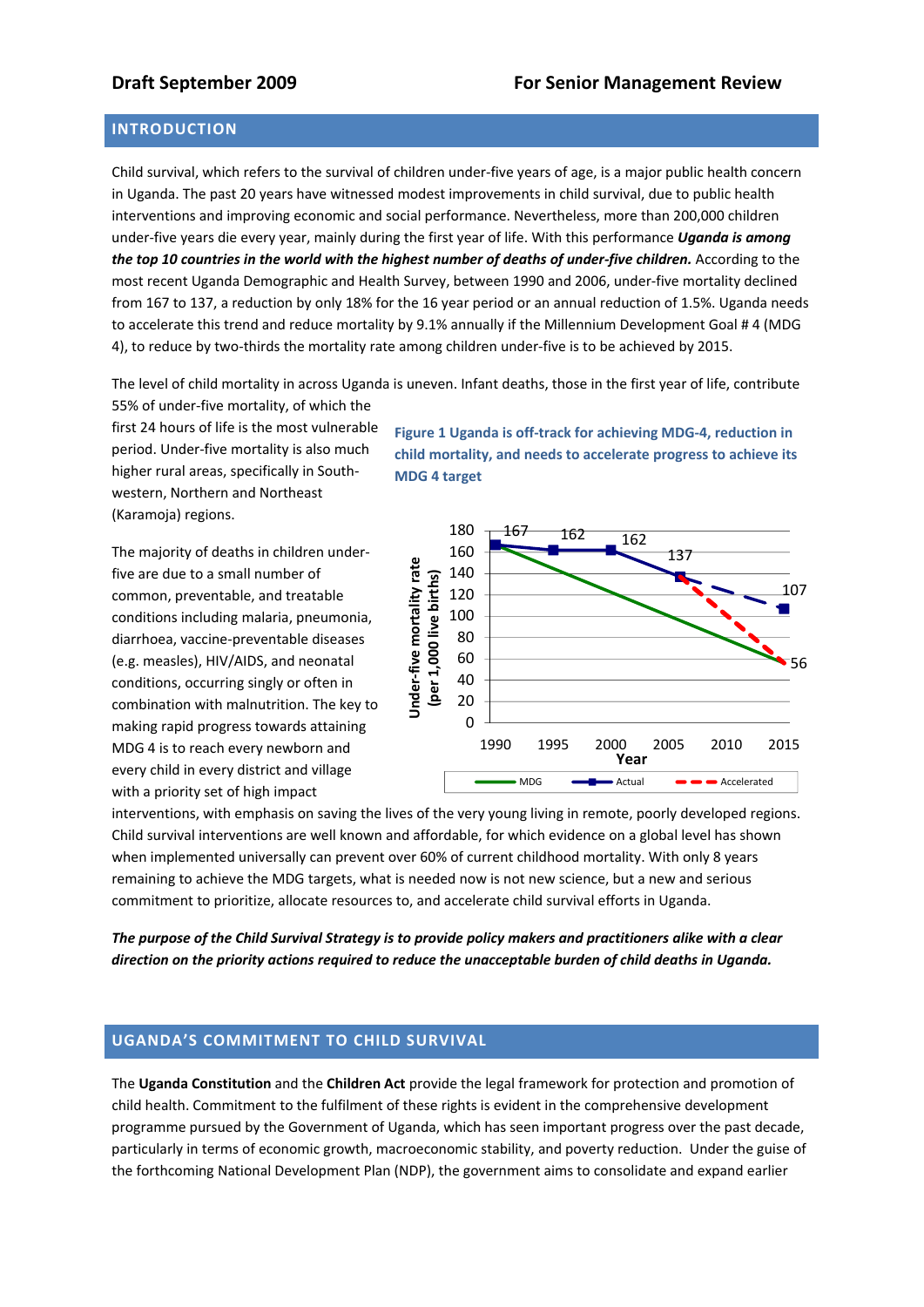gains of the Poverty Eradication Action Plans (PEAP), including improvements in social sectors. At sector level, the Health Sector Strategic Plans (HSSP) has aimed to fulfil the child survival goals by ensuring the effective implementation of the Uganda Minimum Package of Health Services. The Child Survival Strategy is a detailed recommendation on steps needed to fulfil the minimum package of health services for children.

In addition, the Government of Uganda is signatory and actively participates in international and regional treaties and conventions, including the 1990 United Nations Convention on the Rights of the Child, the WHO/UNICEF global consultation on Child and Adolescent Health and Development held in Stockholm in 2002, emphasizing the inherent right to life and the urgency to reduce child mortality for future prosperity, and The Delhi Declaration (2005) on maternal, newborn and child health and the subsequent 58th World Health Assembly Resolution call for the highest political commitment to achieve universal coverage of maternal, newborn and child health interventions and to reach MDGs 4 and 5. In Africa, the African Charter on the Rights and Welfare of the Child, and more recently, the African Union Assembly Tripoli Declaration on Child Survival in July 2005, recognizes a pressing duty to accelerate action for child survival. The African Union decision calls upon all Member States to mainstream child survival into their national health policies. Health and child survival in particular, has been prioritized by the New Partnership for Africa's Development. Furthermore, the African Peer Review Mechanism, a concept of assessment and design of the African Union, is giving emphasis to the monitoring of MDGs, particularly MDG 4 on reducing child mortality.

# **THE CHILD SURVIVAL STRATEGY**

<u> Andrew Maria (1989)</u>

The preparation of the Child Survival Strategy has been a long process involving the contributions and expertise of many individuals and organisation working for child survival in Uganda. The strategy building process started from the evidence‐base on high impact, effective child survival interventions as clearly outlined in the Lancet Series on Child Survival published in 2003 $^1$  and expanded with specific evidence for newborn survival in 2005<sup>2</sup>. From the evidence-base of proven interventions, child survival experts in Uganda have examined the potential for increasing coverage and reducing the burden of child mortality and recommended appropriate actions based on the main constraints and the potential of new approaches to increase coverage of key interventions. As proven, high impact, child survival interventions reach across many specialities, the Strategy adopts a broad, intersectoral approach.

The analytical processes for preparation of the Strategy was support by the Marginal Budgeting for Bottlenecks (MBB) toolkit developed by UNICEF and the World Bank with technical inputs from WHO, UNFPA, UNAIDS as well as many others. Following the steps of the tool, the Strategy has mapped the current or baseline coverage of key interventions, assessed the bottlenecks to improved coverage, and matched the proposed, realistic expansion of coverage targets to likely impact and additional costs. The Strategy presents an intervention package and accompanying actions and targets to be implemented that are expected to achieve or exceed the MDG #4 target. As part of the process, less ambitious and more ambitious scenarios were considered – these are documented in the longer Strategy paper.

Based on global evidence as well as careful and critical review of the current performance and bottlenecks of child survival interventions in Uganda, the Child Survival Strategy outlines a detailed approach to prioritise key interventions and actions towards rapid reduction of child mortality and morbidity. Under the overall goal to

<sup>1</sup> Jones, G., Steketee, R. W., Black, R. E., Bhutta, Z. A., Morris, S. S., & Group, t. B. (2003). *How many child deaths can we prevent this year?* The Lancet , 362, 65‐71.

<sup>2</sup> Darmstadt, G. L., Bhutta, Z. A., Cousens, S., Adam, T., Walker, N., de Bernis, L., et al. (2005, March). *Evidence‐based, cost‐effective interventions: how many newborn babies can we save?* The Lancet , 19‐30.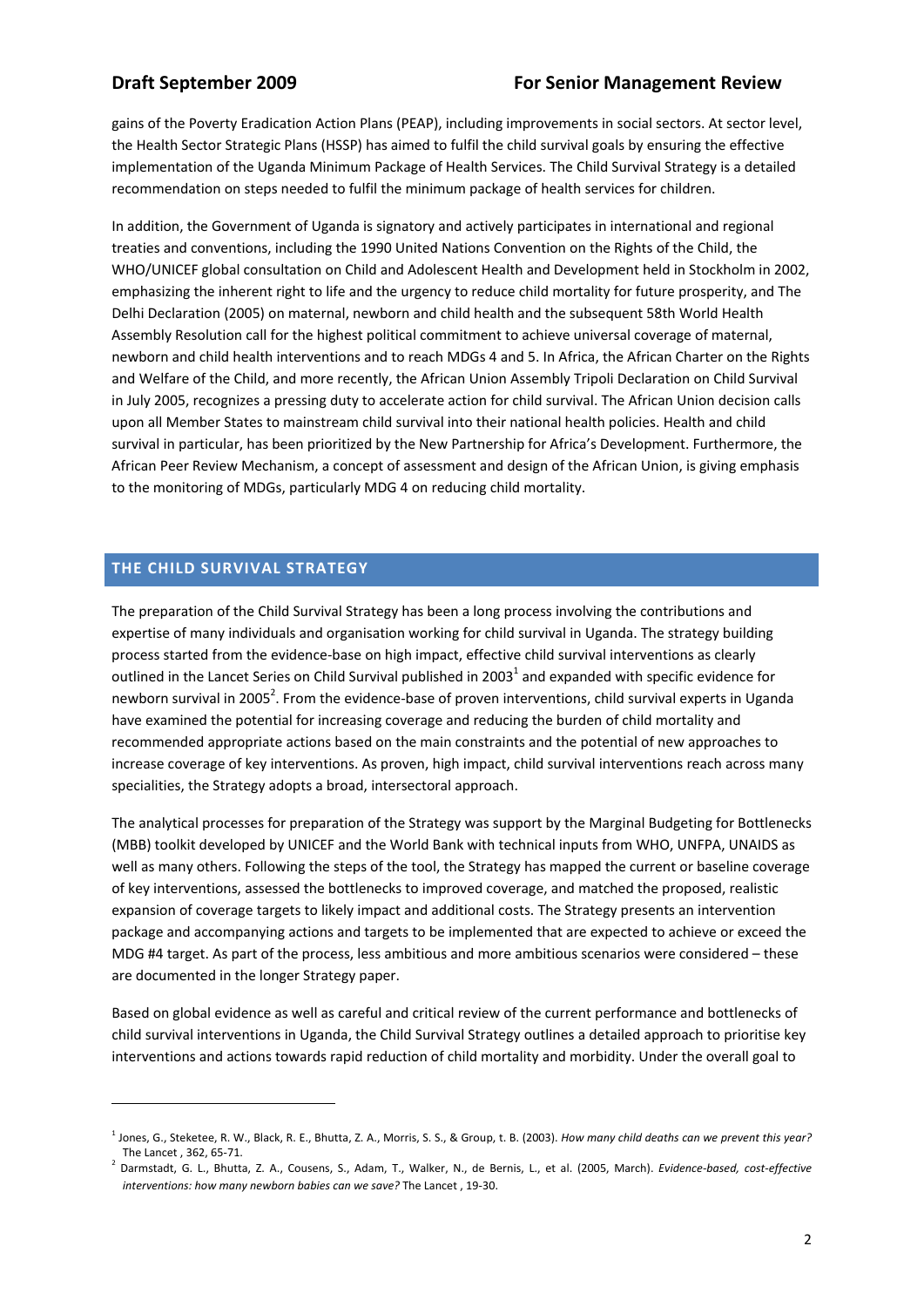# **Draft September 2009 For Senior Management Review**

reduce the under‐five mortality rate, three strategic objectives to address the main bottlenecks of child health interventions delivery at household and community level, population level, and at clinical/facility level are identified.

# GOALS AND OBJECTIVES

**Goal**: To reduce the under‐five mortality rate from 137 per 1,000 live births to 56 per 1,000 live births by 2015.

**Overall objective**: To scale‐up and sustain high, effective coverage of a priority package of cost‐effective child survival interventions.

# **Strategic objectives**:

- 1. To increase **availability** of essential health inputs and **access to** service providers of cost‐effective child survival interventions.
- 2. To improve **demand** and **utilisation** of cost-effective child survival interventions.
- 3. To enhance **quality** of cost‐effective child survival interventions.

# THE INTERVENTION PACKAGE

The Strategy has adopted a broad, intersectoral approach, including the highest impact, evidence‐based interventions and strategies proven to reduce under‐five mortality, such as water and sanitation, malaria/HIV prevention control as well as treatment of common illnesses and conditions. The priority, high-impact child survival intervention package to be implemented and scaled up include the following:

- Maternal and newborn healthcare: promotion and expansion of antenatal care and postnatal care/visits, clean and skilled delivery in facilities, newborn resuscitation, newborn temperature management as well as improved management of pregnancy complications (e.g. PPROM, ecclampsia, EmONC) that affect mother and infant, antibiotics for neonatal sepsis, treatment of neonatal jaundice;
- Appropriate treatment of major childhood diseases: ORS/T + therapeutic use of zinc for diarrhoea, antibiotics for pneumonia and dysentery, management of malaria/HIV (see below) with expanded effort to integrate malaria and pneumonia management at the community level in some areas;
- Vaccination against preventable diseases: tuberculosis, diphtheria, tetanus, pertussis (DPT), polio, measles, Hepatitis, *Haemophilus influenzae*, pneumococcal, rotavirus with expanded efforts for integrated outreach and campaigns to cover the hard‐to‐reach populations with a wider service package;
- Nutrition interventions: promotion of early, exclusive, and prolonged breastfeeding, complementary feeding, vitamin A supplementation; as well as growth monitoring and referral of complicated malnutrition cases to facilities for treatment relying heavily upon trained VHTs to counsel families;
- Malaria prevention and treatment: insecticide-treated bednets (ITNs), indoor residual spraying (IRS), diagnosis and treatment using ACT at community and facility level, intermittent preventive treatment in pregnancy (IPT);
- HIV prevention and treatment: PMTCT, early detection of infant HIV infection, cotrimoxazole prophylaxis for children of HIV+ mothers, ARVs for HIV+ children;
- Water and sanitation interventions: adequate quantity of clean water, proper sanitation, hygiene improvement.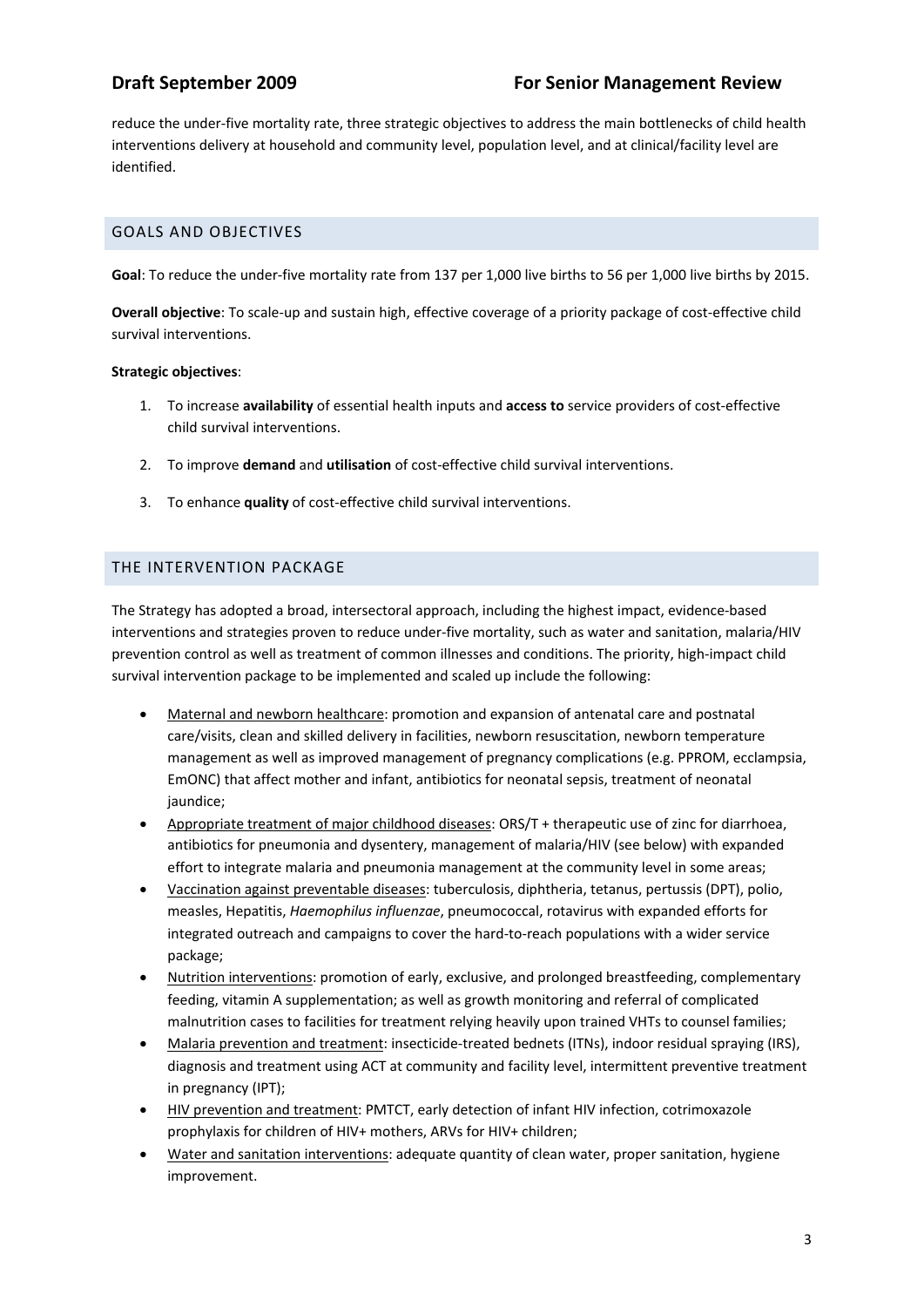# STRATEGIC APPROACHES

The strategic approaches outlined below cut across the strategic objectives and have guided the formulation of actions to be undertaken and prioritisation of those actions in line with the NDP.

- a) *Empower families and communities,* especially the poor and the marginalized, to improve key childcare practices and to make the management of malaria, pneumonia and diarrhoea possible within the community. Available evidence points to a great opportunity to support communities at relatively low cost to improve the well‐being of children. While many intervention require health facility and skilled health worker inputs, a great deal will be achieved by helping communities to address priority health needs. In addition to support on specific interventions and in line with national policy of decentralisation, community involvement in governing clinical health services would be fostered as well.
- b) *Strengthen the health system*, by building capacities at all levels of the health sector, both in terms of human resources and physical infrastructure (through consolidation). Priority will be given to health system investments that are anticipated to bring rapid returns in terms of improvements of child survival interventions. At the same time, a long‐term view will be maintained to develop a strong and stable

health system for future generations. Health system inputs will avoid excessive infrastructure investments by consolidating inputs in existing facilities and task‐shifting, where possible, to lower levels of the health system.

- c) *Integrate and harmonize maternal, newborn and child survival efforts,* by invigorating collaborative working relationships at both policy and operational levels to gain greater efficiency in implementation while recognising the commonality of objectives. At a national level, the MOH plans to organise itself around MCH, in many ways mirroring the service delivery at grassroots level.
- d) *Organize and expand operational partnerships,* by formally and informally engaging NGOs, private sector, donors and other stakeholders in joint planning, implementation, and financing and performance review of child survival activities.

# **Box 1 Principles guiding the Child Survival Strategy**

- Results‐based orientation
- Equity, ensuring equal access and utilisation of key interventions
- Advancement of child rights
- Integration to maximise efficiency
- Multi-sector collaboration
- Expanding partnerships across public and private sectors
- A life cycle perspective on child health
- e) *Mobilize additional resources —* at local, district, national and international levels for child survival. To scale up proven child survival interventions, resource mobilization and allocation will rely on district capacity to plan, implement, and use monitoring results as a strong advocacy support for leveraging resources. While additional financial resources will be critical, additional support for demand generation and supervision should be tapped at local levels, drawing in community leaders and institutions as well as civil society organisations as 'resources' to advance child survival.
- f) *Expand knowledge and evidence base for child survival* including formative research on new interventions and implementation strategies, rigorous, systematic monitoring programme implementation, and joint evaluation of performance. Drawing upon the wide range of stakeholders, including, but not limited to, civil society / academia, community and professional organisations, private sector, as well as traditional implementators, collect and critically analyse qualitative and quantitative data that will contribute to more effective implementation of the Strategy.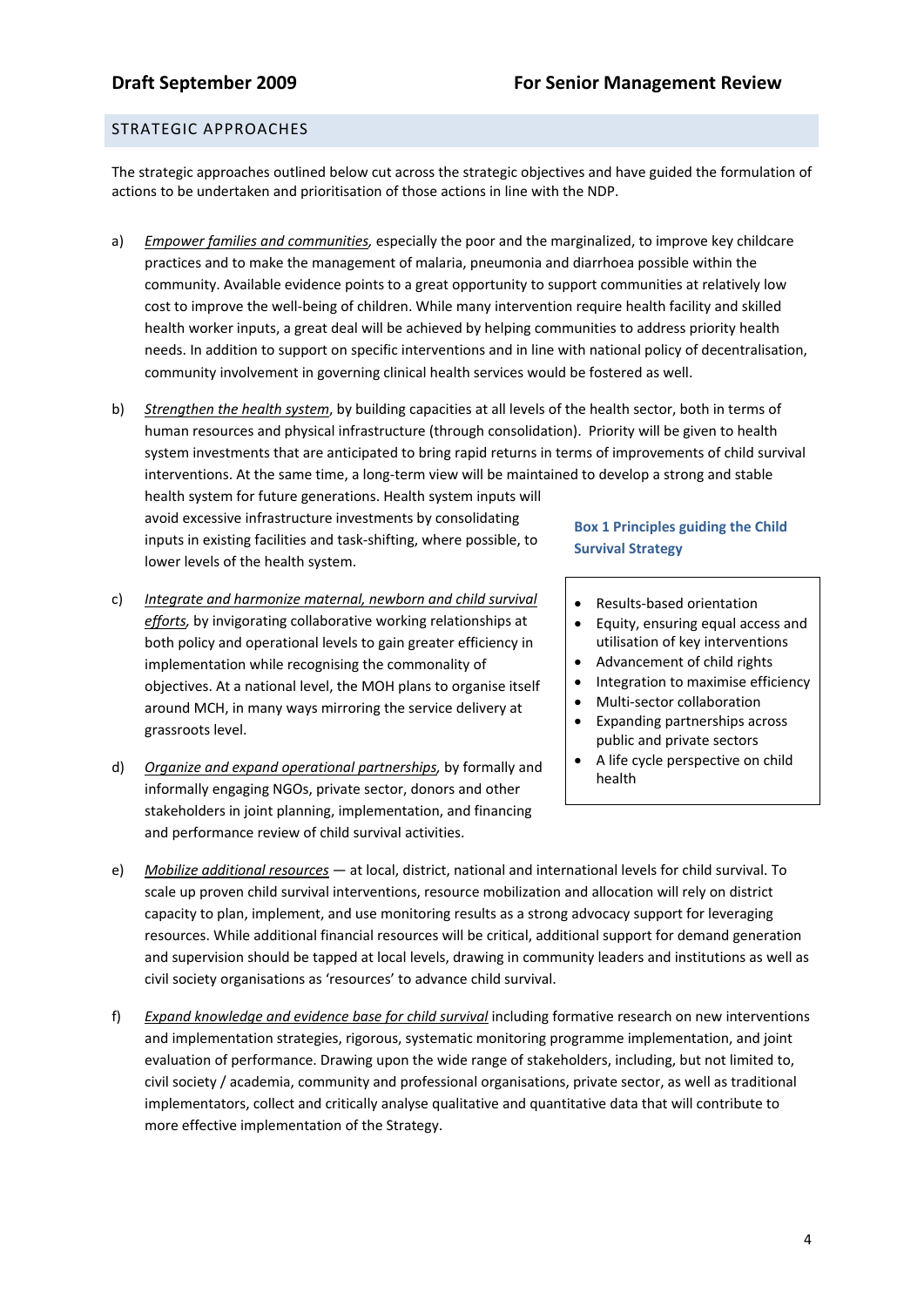# **IMPLEMENTATION FRAMEWORK**

The implementation framework organises the main activities planned for fulfilment of the three strategic objectives as outlined above. To systematically plan actions to increase intervention coverage, the Strategy has been organised around three "service delivery modes", namely *family‐oriented, community‐based services* that are supported or delivered by Village Health Teams (VHTs) with periodic supervision from skilled health staff; *population‐oriented, schedulable services* that require trained health workers with basic skills (e.g. enrolled nurses/midwives) and that are delivered either by outreach or in health facilities in a scheduled way; and *individually‐oriented, clinical services* that require health workers with advanced skills namely registered nurses, midwives, clinical officers, and physicians available on a round‐the‐clock basis in HC III, HC IV and hospitals. In addition, improvements in the enabling

environment are needed, including political commitment as well as improvements in the district and national capacity for policy, planning, and management. Finally, monitoring and evaluation to guide policy makers and practitioners in the corrective actions required during the implementation of the Strategy.

In total 21 priority outputs have been identified. These are presented below with a short explanation. Detailed discussion of actions to be taken is given in the longer paper. In many cases, linkages across the service delivery modes are needed to promote demand, ensure effective referral, and provide supervision.



# FAMILY‐ORIENTED, COMMUNITY‐BASED SERVICES

**Family‐oriented/community‐based services** are delivered on a daily basis with support of trained Village Health Teams (VHTs) periodically supervised by skilled health staff. Patchy, inequitable and overall limited coverage of community‐led interventions delivered by different volunteer cadres is currently being harmonised into a single VHT with a view to integrating efforts to provide a complete package of services to benefit the community and its children (Outputs 1, 5), supported and supervised by trained health workers (Output 6). VHTs, as volunteers, will be motivated during regular trainings and meetings and supplemented with incentives for specific, high priority activities such as post‐natal visits or ITN use/promotion as resources become available.

## **Output 1. Improve access to fully functional VHTs.**

**Output 2. Increase community access to child survival commodities.**

## **Box 2. Evidence‐based interventions promoted at Community/Family Level**

- Insecticide Treated Mosquito Nets
- Quality of drinking water
- Supply of safe drinking water
- Use of sanitary latrine
- Hand washing by mother
- Indoor Residual Spraying (IRS)Early initiation of breastfeeding
- Community management of LBW infants
- Exclusive breastfeeding, birth to 6 months
- Prolonged breastfeeding, 6‐11 months
- Complementary feeding
- Therapeutic Feeding‐
- Oral Rehydration Therapy
- ACT for children
- Antibiotics for U5 pneumonia‐
- Management of neonatal sepsis‐

**Output 3. Raise awareness and demand among community members and families**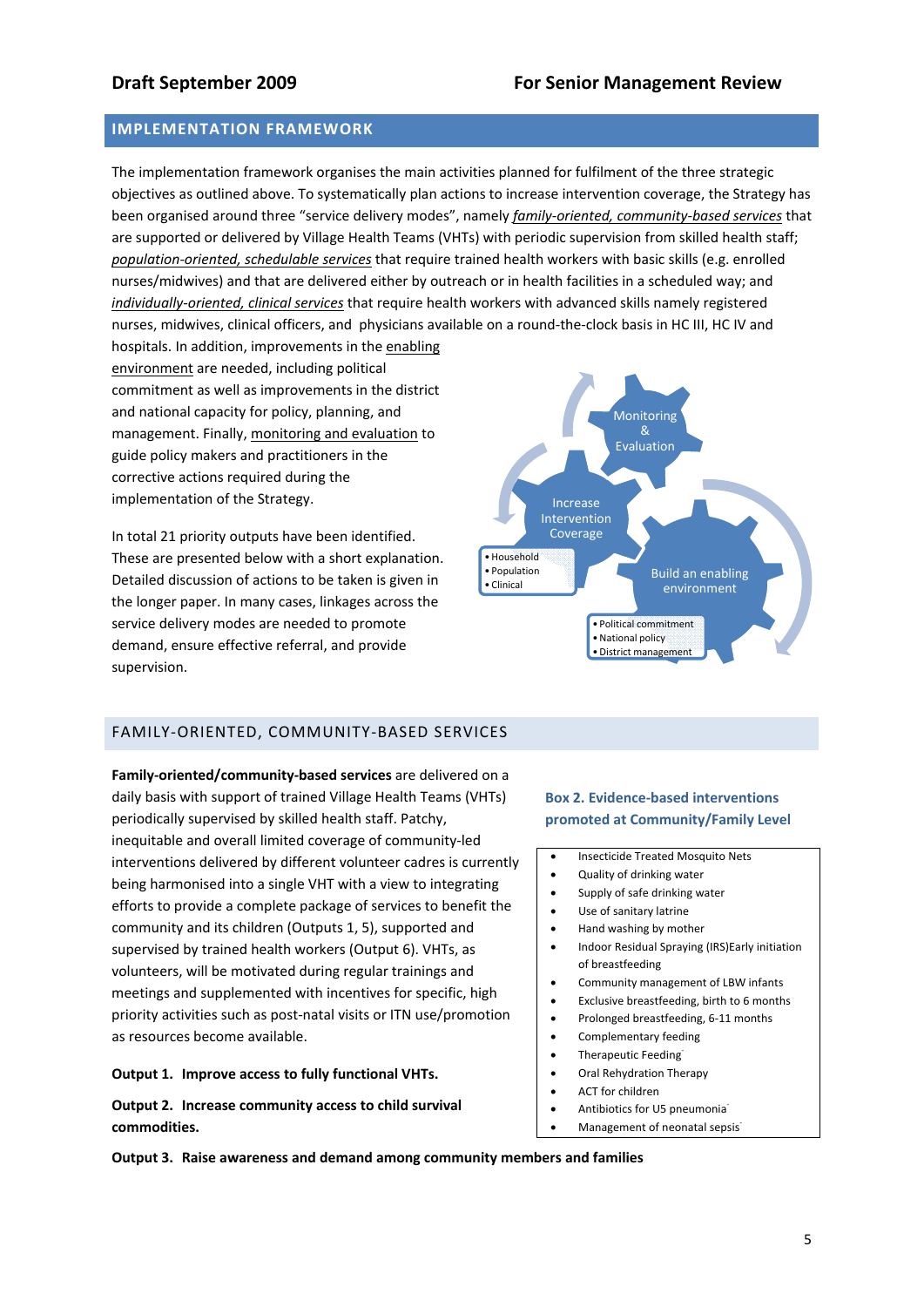**Output 4. Increase utilisation of community and population health services through provision of incentives and linkages to outreach activity.**

**Output 5. Build capacity of VHTs in priority areas** 

**Output 6. Improve supervision / monitoring of child health and nutrition at community** 

# POPULATION‐ORIENTED SCHEDULED SERVICES

**Population‐oriented, schedulable services** require health workers with basic skills providing services that can be delivered to groups by outreach or in health facilities following a fixed schedule. Outreach strategies can be diverse including: scheduled facility clinics, regular visits by mobile teams, biannual (e.g. CHD) or periodic campaigns (e.g. polio or measles). Building on relatively good performance The Strategy will aim to consolidate achievements and expand coverage in reach hard‐ to-reach areas. The introduction of rotavirus and pneumococcal vaccines is also envisaged.

While on the whole availability of supplies and access to outreach performs reasonably well, as a path‐finding interventions, providing critical contacts with the health system, efforts to further improve the management of vaccines and other commodities are planned (Output 7) as well as greater community involvement in planning of services (Output 8) with intensive efforts to reach and follow‐up more children on regular

# **Box 3. Evidence‐ based interventions promoted at population level**

Antenatal Care

- o Tetanus toxoid
	- o Deworming in pregnancy
	- o Detection/treatment of bacteriuria, syphilis
	- o Prevention/treatment of anaemia
	- o Intermittent preventive treatment (IPT) for malaria
- PMTCT (counselling/testing, ART and infant feeding counselling)
- Cotrimoxazole prophylaxis for children of HIV+ mothers
- Routine immunization : BCG, OPV, DPT, Measles, HiB, Hep B
- New immunisation: rotavirus, pneumoccocal
- Postpartum Vitamin A supplementation
- Vitamin A supplementation
- De‐worming children 1‐14 years

as well as on an exceptional basis through campaigns (Output 9) in line with the "Reach Every District" approach and targets with simplified mechanisms to access operational resources for outreach. Greater emphasis is given to ensure effective ANC services within static and outreach sessions, including support for the participation of a qualified midwives from higher level facilities, as needed (Output 8). To improve compliance and provide support for HIV+, previous PMTCT clients will be enlisted to provide in their home villages to new PMTCT clients and pregnant mothers in general (Output 9).

An important aspect of outreach is timely communication. The main channels of communication include the Child‐to‐Child Strategy, radios, and faith‐based organizations and through letters to local leaders, which will be further strengthened (Output 10). While most health workers have required skills in immunisation, on‐going refresher training will be supported to maintain those skills. In addition, extra effort will be put into strengthening skills of health workers in basic ANC/MCH and HIV testing and counselling (Output 11).

## **Output 7. Strengthen and maintain vaccine / micro‐nutrient / PMTCT supply chain**

**Output 8. Integrate and expand routine outreach services to cover all interventions**

**Output 9. Expand involvement of stakeholders in routine outreach activities (linked to output 3)**

**Output 10.Expand coverage using campaigns and innovations to ensure "missed‐outs" and "drop‐outs" from routine services are identified, particularly in remote, underserviced areas**

**Output 11.Strengthen health worker capacities for quality provision and monitoring of immunisation and PMTCT services**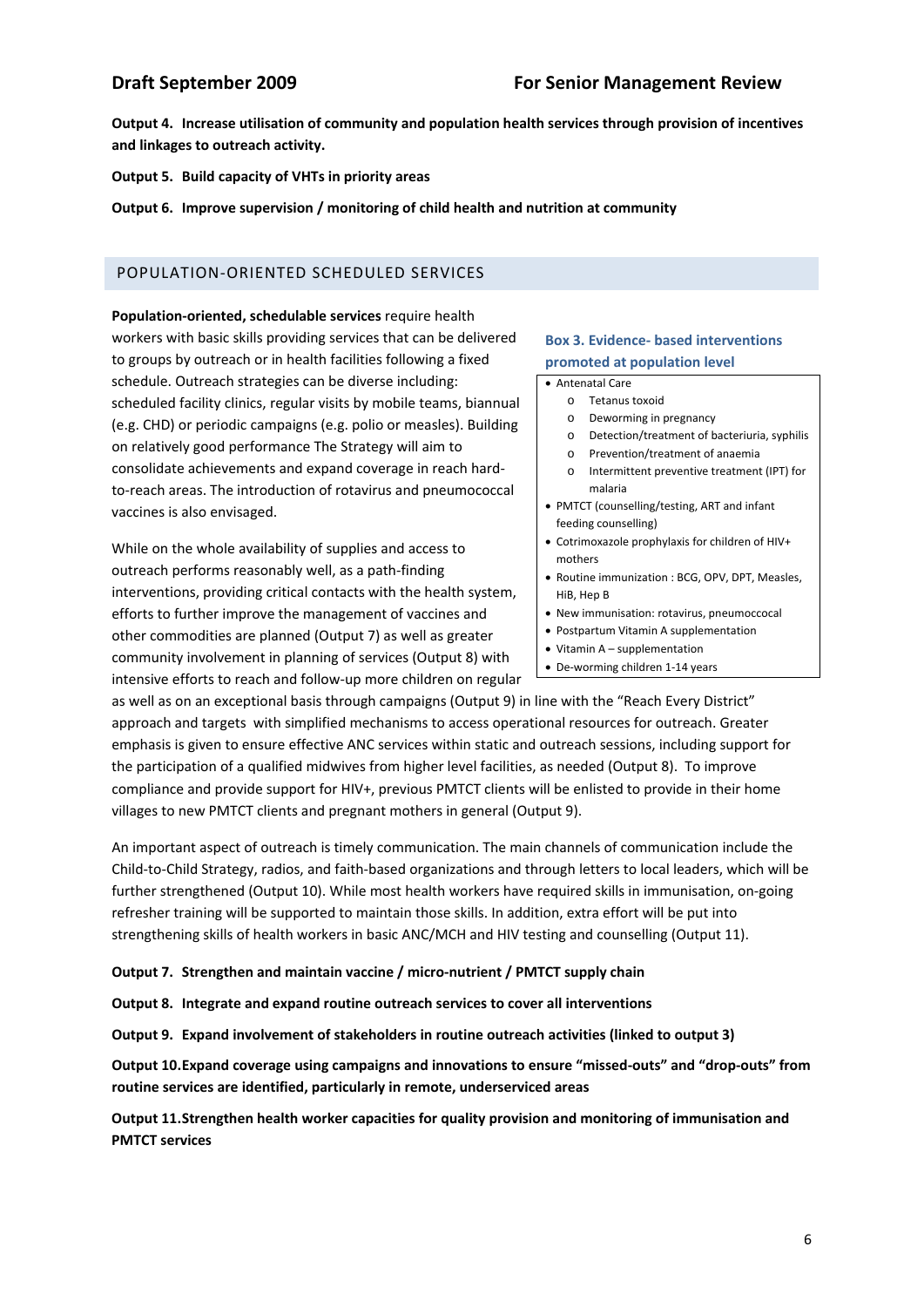# INDIVIDUALLY ORIENTED CLINICAL SERVICES

**Individually‐oriented clinical** services require health workers with advanced skills available on a 24‐hour/seven days a week basis to respond to medical needs as they arise. Three tiers of the clinical health system are also distinguished by the types of services that typically provided at each tier. To focus planning and costing efforts, the level at which each specific service is supported is listed in Box 4.

The Strategy has relatively modest aims for HC expansion, focusing upon consolidation of services rather than expansion of facilities at all levels. Planned actions aim towards strengthening: the functionality of existing health facilities to offer an integrated package of curative and personal preventive services at all levels of the health care system. To ensure availability of drugs, an initial effort is needed to review the essential drugs list as it relates to newborn care as well as reinforce and supervise the timely allocation of drugs (Output 12). Significant investment is also needed in upgrading physical infrastructure and equipment of health facilities, generally and for newborn care (Output 13) as well as to ensure reliable blood supplies for emergency obstetric cases. To increase utilisation of services, a functional referral system between the levels is needed with particular emphasis on the establishment of linkages between community based child health interventions and health facility activities**.** Quality improvements will address

# **Box 4. Evidence‐based interventions supported at clinical level**

### **Primary clinical level (HC‐III)**

- Normal delivery by skilled attendant
- Resuscitation of asphyctic newborns at birth
- Antibiotics for pneumonia
- Antibiotics for dysentery and enteric fevers
- Treatment for measles (vit A)
- ACT for children

**First referral care (HC‐IV)**

Services above, plus

- Basic emergency obstetric care (B‐EmONC)
- Antenatal steroids for preterm labour, Rupture of Membrane (P/PROM)
- Detection and management of ecclampsia
- Management of neonatal infections
- Management of neonatal jaundice
- Management of severe or resistant malaria cases

 First line ART for children with HIV/AIDS **Second referral care (District/Referral Hospital)** Services above, plus

- Comprehensive emergency obstetric care
- Emergency neonatal care (asphyxia aftercare, serious infections, VLBW infant)<sup>+</sup>
- Second-line ART for children
- Other emergency acute care

both the skills of the worker (Output 15) using modular, competence-based training approaches matching the role played workers and the standards of care provided in facilities, following the BFHI (Output 16).

**Output 12.Increase availability of essential commodities for management of child illness and EmONC**

**Output 13.Improve and expand capacity to manage normal deliveries, EmONC, and malnutrition**

**Output 14.Promote effective referral mechanisms from community to facility**

**Output 15.Increase capacity of facility‐based health workers to manage common childhood illnesses and newborn illness.**

**Output 16.Improve quality of hospitals in line with BFHI and CFHI.**

# BUILDING AN ENABLING ENVIRONMENT

Every worthwhile undertaking needs a strong foundation. The capacity for policy formulation as well as programme management needs additional attention to plan, implement and supervise effectively and efficiently the Child Survival Strategy. Clear policy and accompanying guidelines are vital elements to guide the health system towards coherent implementation. Revision of policy and guidelines in line with the upcoming health sector review and latest developments in child survival technologies and strategies will continue through‐out the Strategy (Output 17). Policy and guidelines formulation will be enhanced through active efforts to commission meaningful operational research on innovations as well as performance of on‐going efforts (Output 21). Consistent with the sector and the Strategy's principles, additional effort will be put into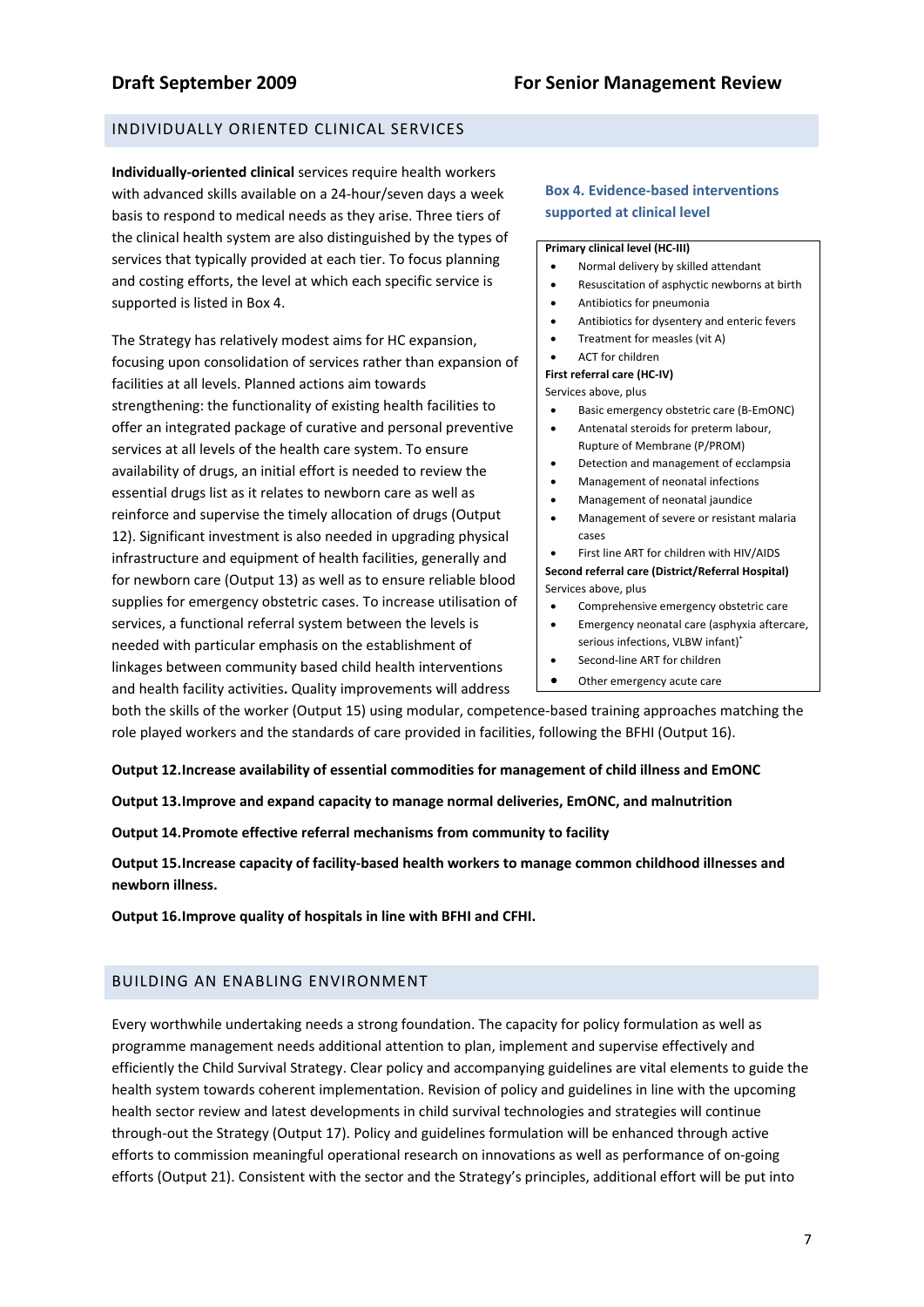# **Draft September 2009 For Senior Management Review**

harmonizing strategies and activities, including IEC, to maximize the use of limited human, physical, and financial resources (Output 19). Given the highlighted gaps in management capacity, additional emphasis is also included on strengthening district and national management capacity and to provide mangers with resources to effectively and regularly monitor performance (Output 18, Output 20).

# **Output 17.Formulation of policy frameworks and regulatory guidelines for promotion of child health interventions, especially around the VHT**

**Output 18.Expand district and national programme management capacity**

**Output 19.Ensure coordination of intervention/thematic policy across child health concerned departments.**

**Output 20.Nationally monitor implementation of activities to provide corrective feedback and inform policy adjustments** 

**Output 21.Build knowledge base on critical areas of child survival**

# MONITORING AND EVALUATION

The aim of the monitoring and evaluation processes is to provide regular and appropriate supervision and feedback of the implementation of the Child Survival Strategy to ensure technically appropriate, efficient, equitable, and high coverage of the main interventions. As key child survival interventions are dispersed in different clusters of the Uganda National Minimum Health Care Package and across sectors, harmonised indicators and processes will be essential to avoid duplication of effort and conflicting recommendations.

Specific monitoring efforts will include:

- **EXECUTE:** Supervision and monitoring to and by local governments
- Supervision and monitoring of hospitals and lower level health units by technical health workers
- Supervision of central programmes within Ministry of Health and other central institutions

Evaluations such as the follow‐up UDHS and other population surveys as well as operational research commissioned to support the Strategy will be used to inform the M&E process and provide mid‐term correction as required.

The main performance indicators, consistent with NDP/HSSP and complementary strategies are presented listed below:

## **Table 1 Summary of main child survival strategy performance indicators**

| <b>Indicators</b>                                                                                         | <b>Baseline</b> | <b>Target</b> |
|-----------------------------------------------------------------------------------------------------------|-----------------|---------------|
| • Children under-five and pregnant women having slept<br>under an ITN the previous night increased (MCSP) | 10%             | 80%           |
|                                                                                                           |                 |               |
| • Exclusive breast-feeding rate (HSSP II)                                                                 | 60              | 75%           |
| • DPT-3/Pentavalent-3 coverage for children 12-23<br>months (HSSP II)                                     | 74%             | 85%           |
|                                                                                                           | 14%             | 60%           |
| • HIV+ mothers and infant dyad receiving ARV for<br><b>PMTCT</b>                                          |                 |               |
| • Children under-five getting correct treatment for                                                       | 25%             | 80%           |
| malaria within 24 hours of onset of symptoms (HSSP<br>II/MCSP)                                            |                 |               |
| • Deliveries in health facilities (HSSP II/Roadmap)                                                       | 42%             | 70%           |
|                                                                                                           |                 |               |

Additional performance indicators for each strategic objective and output are detailed in longer paper.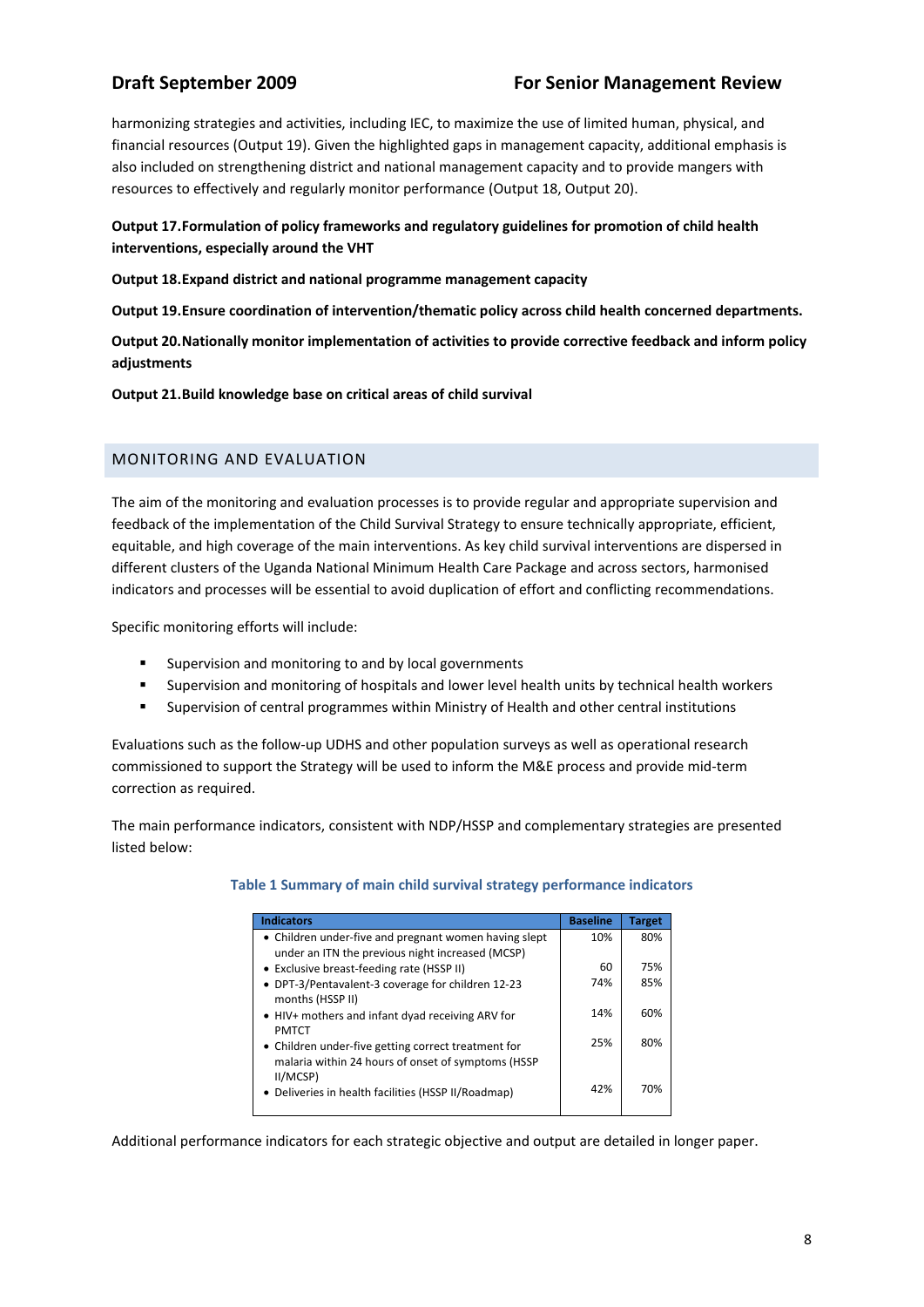# **RESOURCES REQUIRED AND LIVES SAVED**

Considering a five year planning horizon, the additional resources required are detailed in Table 2. The total a additional resources requirement is \$US 1.2 billion or US\$ 7.2 per capita/per year resulting in an estimated 56% reduction in under‐five mortality. Based on an analysis of likely sources of finance, an estimated 21% would need to be sought from the national revenue sources (US \$1.51 per capita/year) and the remainder from development assistance, NGO and the private sector, and private out‐of‐pocket expenditure.

In terms of lives saved, it is estimated by the final year, more than 100,000 under‐five deaths per year would be averted compared to the baseline U5MR where more than 200,000 children under‐five die every year. Additional benefits are a large reduction in maternal mortality (MDG #5) and malaria morbidity and mortality (MDG #6), and important, though small reductions in the incidence of HIV/AIDS through prevention of mother to child transmission.

The detailed breakdown by programme area of the additional investment needed highlights the areas where the largest investments are needed.

|                               | 2009/10 | 2010/11 | 2011/12 | 2012/13 | 2013/14 | <b>Total</b> |
|-------------------------------|---------|---------|---------|---------|---------|--------------|
| Programme                     | 176,274 | 195,959 | 215,637 | 218,962 | 252,543 | 1,059,375    |
| Child health                  | 3,064   | 5,290   | 7,143   | 8,351   | 9,748   | 33,595       |
| Immunization                  | 11,124  | 21,473  | 31,950  | 42,556  | 53,291  | 160,393      |
| Water, sanitation and hygiene | 96,365  | 86,614  | 76,828  | 62,061  | 62,079  | 383,948      |
| <b>BCC/IEC</b>                | 1,609   | 2,816   | 3,630   | 3,847   | 4,070   | 15,971       |
| <b>Nutrition</b>              | 11,342  | 18,632  | 23,572  | 24,989  | 26,405  | 104,941      |
| Maternal health               | 5,151   | 8,847   | 13,659  | 18,525  | 24,473  | 70,656       |
| <b>HIV/AIDS</b>               | 2,326   | 4,824   | 8,002   | 11,577  | 15,598  | 42,326       |
| Malaria                       | 45,293  | 47,464  | 50,853  | 47,056  | 56,879  | 247,545      |
| <b>Health system</b>          | 26,260  | 30,976  | 38,437  | 45,022  | 53,650  | 194,345      |
| Human resources               | 3,738   | 5,232   | 7,455   | 9,627   | 12,442  | 38,494       |
| Infrastructure / Equipment    | 6,082   | 7,475   | 11,095  | 14,289  | 18,759  | 57,700       |
| Logistics                     | 14,571  | 14,779  | 14,988  | 15,196  | 15,405  | 74,939       |
| <b>HMIS</b>                   | 185     | 422     | 743     | 1,132   | 1,607   | 4,089        |
| Governance, supervision       | 1,684   | 3,068   | 4,156   | 4,777   | 5,438   | 19,123       |
| <b>Total</b>                  | 202,534 | 226,935 | 254,074 | 263,984 | 306,193 | 1,253,720    |

## **Table 2 Additional financial requirement by programme, five years, 2009/10 ‐ 2013/14**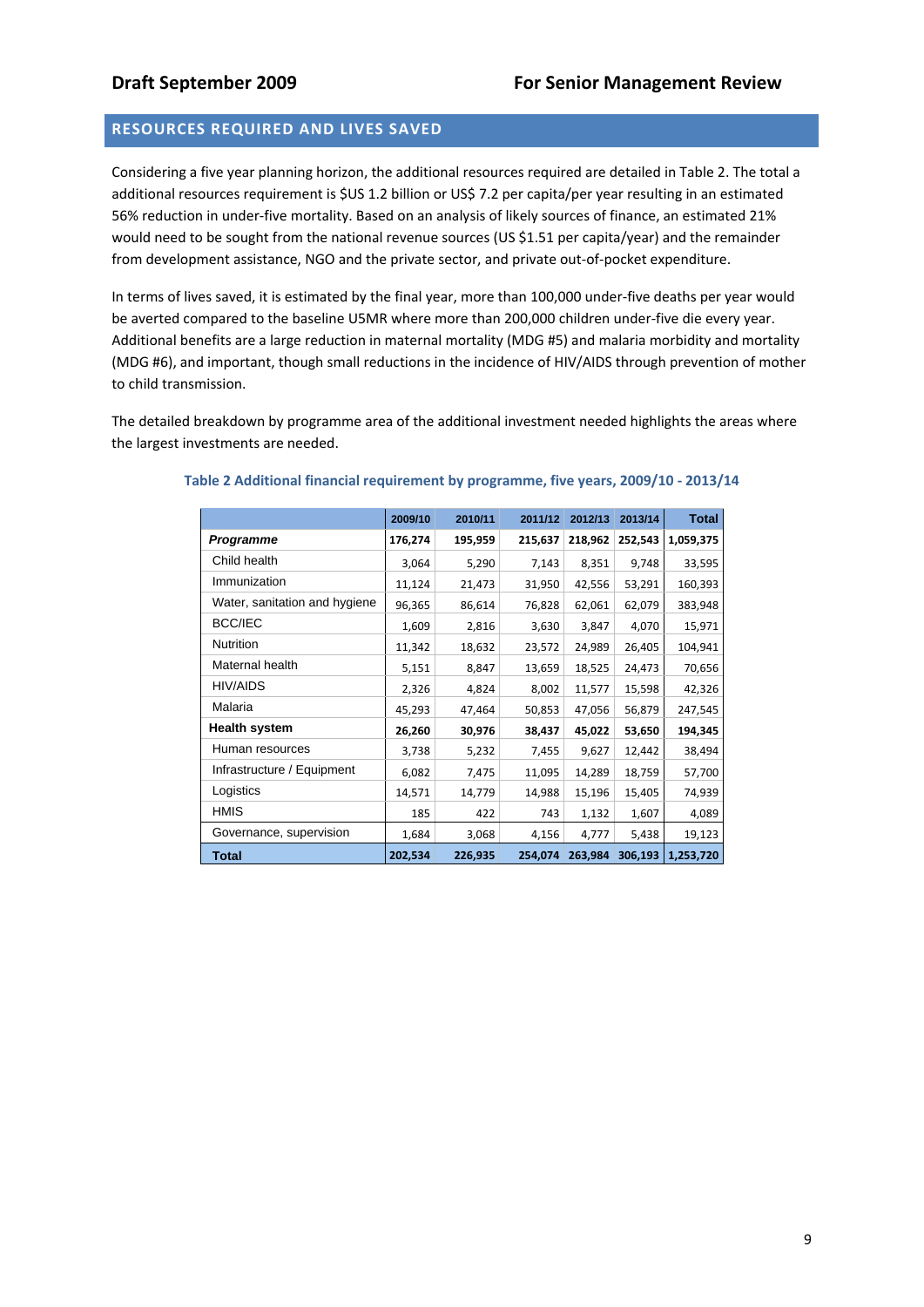# **NEXT STEPS**

The successful implementation of the Child Survival Strategy requires a multi‐sectoral approach that brings on board all stakeholders. While the Ministry of Health and the Child Health Division has the leading role of coordinating the Child Survival Strategy, the role of policy makers and practitioners will be decisive in making the Strategy a reality for Uganda's children.

# KEY ACTIONS REQUIRED OF POLICY MAKERS, BOTH NATIONAL AND GLOBAL

- Actively support Ministry of Health to provide sound leadership at national, district and local levels through dialog and encouragement of all stakeholders;
- Support the provision of needed financial and material resources through various channels (NDP, MTEF, SWAp, projects, etc);
- Contribute to rigorous monitoring and evaluation and efforts for corrective actions;
- Advice on priorities based on the availability of financial, human, and physical resources;

# KEY ACTIONS REQUIRED OF CHILD HEALTH PRACTITIONERS

- Integrate the child survival strategy interventions and implementation framework into all work-plans based on local needs and requirements, coordinating all efforts with the appropriate national, district and local authority
- Ensure quality implementation of facility based, outreach, and community-based services in line with national guidelines;
- **Bring innovation and practical expertise to national attention to improve implementation;**
- Actively participate in monitoring and evaluation efforts to ensure a complete profile of activities;